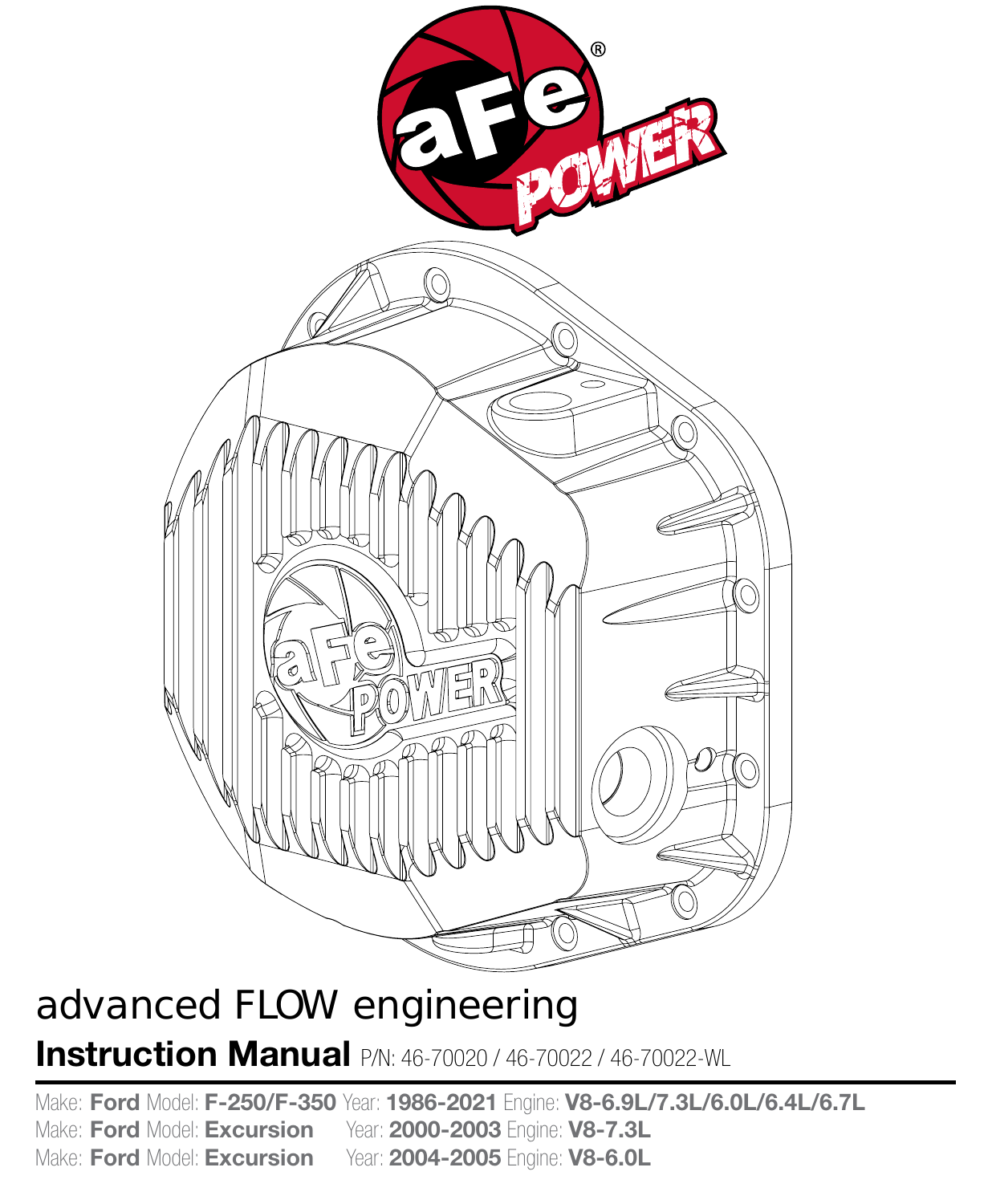

- Please read the entire instruction manual before proceeding.
- Ensure all components listed are present.
- If you are missing any of the components, call customer support at 951-493-7100.
- Ensure you have all necessary tools before proceeding.
- Do not attempt to work on your vehicle when the engine is hot.
- Disconnect the negative battery terminal before proceeding.
- Retain factory parts for future use.

| Label         | Qty.           | Description                                        | Part Number |
|---------------|----------------|----------------------------------------------------|-------------|
| A1            |                | Diff. Cover - Black, Machined Fins (46-70022)      | 05-60711B   |
| A2            |                | Diff. Cover - Raw, Machined Fins (46-70020)        | 05-60711A   |
| $\mathsf B$   |                | Porthole View Gauge (Pre-installed) (46-70022)     | 03-50224    |
| $\mathcal{C}$ |                | 0-Ring                                             | 05-60057    |
| $\Box$        |                | Plug, 6" Deep Reach, Magnet (Included in 46-70022) | 03-50223    |
| E             | 12             | Socket Head Screws, 5/16" - 18X1.0 (S/S)           | 03-50227    |
| F             |                | Washer, Aluminum: M12, 15.85mm OD                  | 03-50384    |
| G             |                | Plug, Magnatic M12 x 1.25                          | 03-50385    |
| H             |                | Plug, Square Socket Head, 3/4" -14 NPTF Magnet     | 03-50222    |
|               | $\overline{2}$ | Plug, Hex Head Socket, 1.8" - 27 NPT (Zn Plt)      | 03-50029    |
| J             | 12             | Flat Washers                                       | 03-50228    |
| K             |                | Plug, 1"-11.5 NPT (included in kit 46-70020)       | 03-50390    |
|               |                | Plug, 3/4" -14 NPTF (Included in kit 46-70020)     | 03-50391    |

# **Note: Due to variances and / or modifications, it is up to the installer to make sure there is adequate clearances for the cover. Failure to do so may result in damage that is not covered by aFe's warranty.**

Installation will require the following tools: 3/16" Allen Key, 1/4" Allen Socket Key, 1/2" Ratchet, Oil Drain Pan, Gasket Scraper, 13mm Socket

#### Warranty Information available at: https://afepower.com/contact#warranty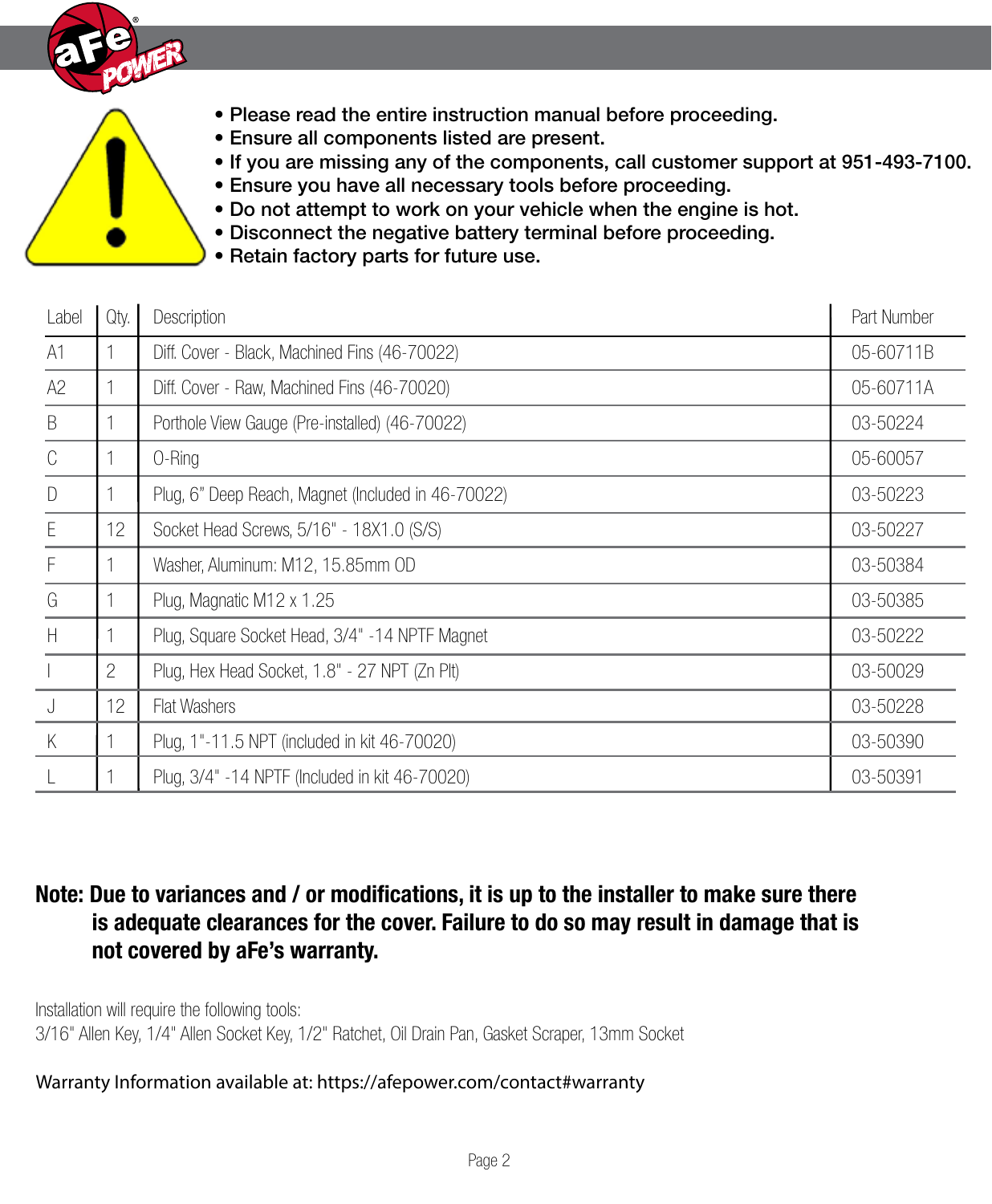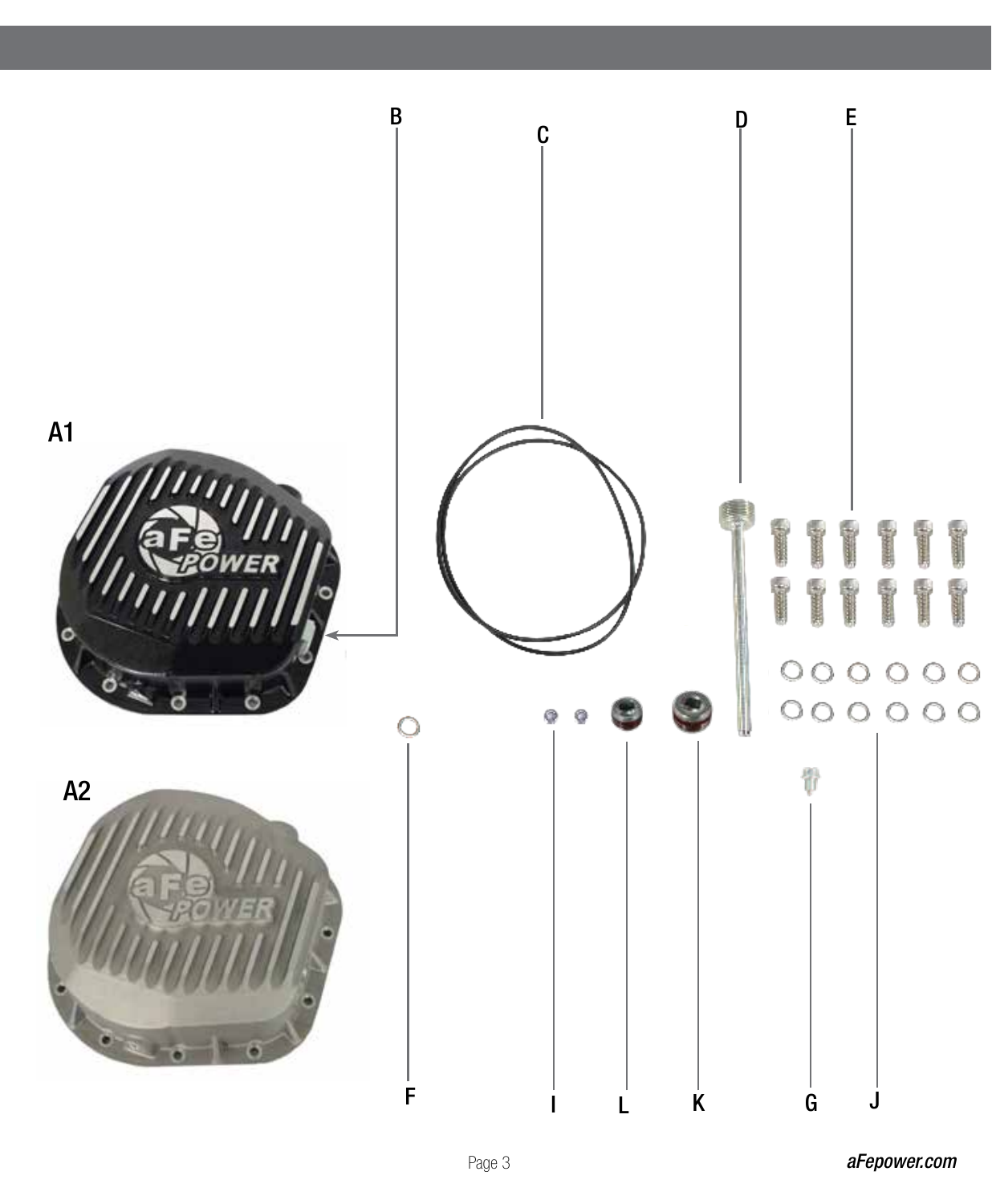



# Refer to Figure A for steps 1-4

- Step 1: Park your truck on level ground and apply the parking brake.
- Step 2: Position a drain pan under the differential cover.
- Step 3: Using a 13mm socket, remove all but one bolt in the top of the differential cover.
- Step 4: Loosen but do not remove the remaining bolt. Break the seal on the cover and the oil will start to drain.
- **Note: You may need to pry the cover so that the old oil can start to drain. If so, use a gasket scraper starting at the bottom of the cover and carefully insert and pry off. Do not gouge sealing surface.**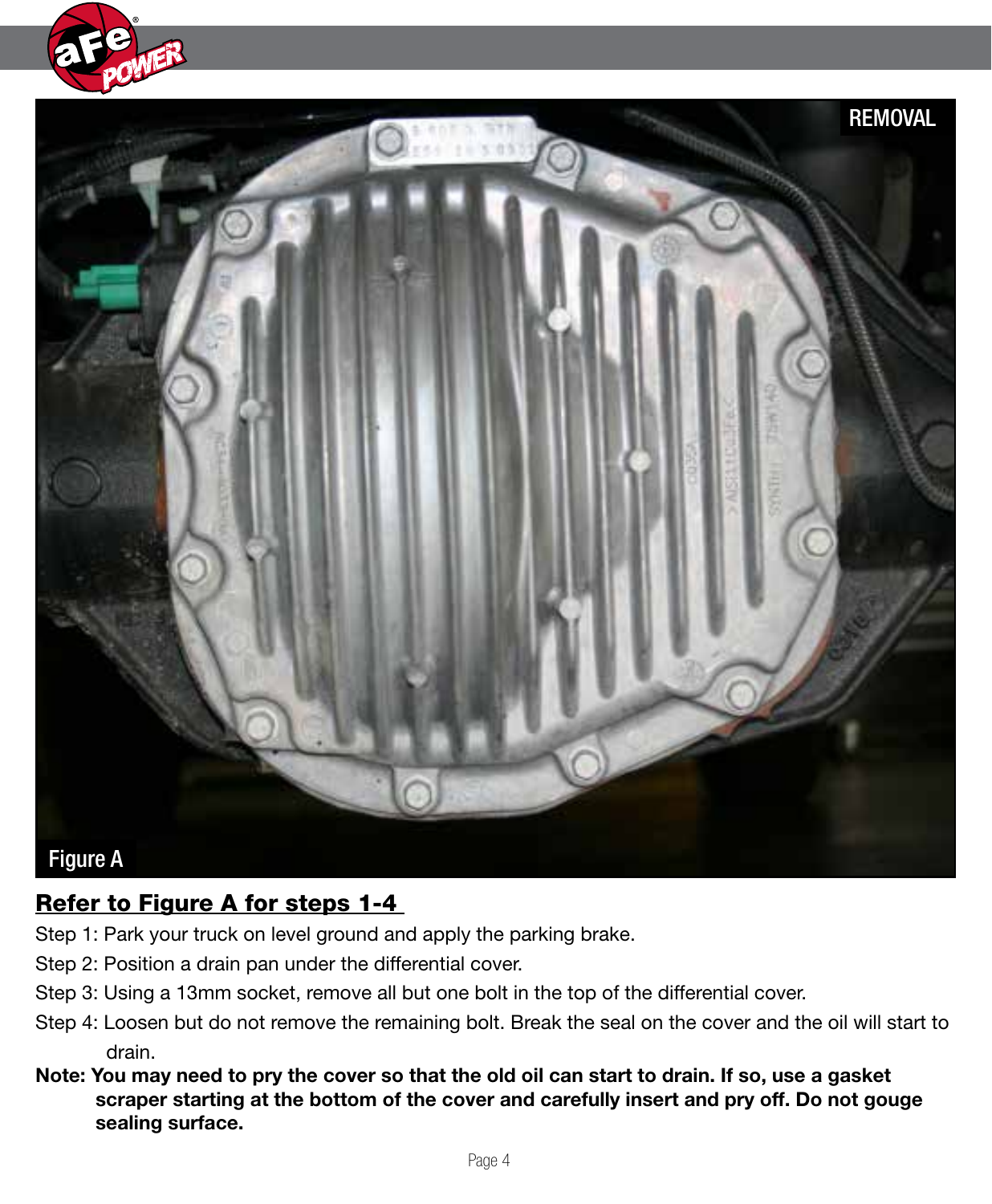

# Refer to Figure B for steps 5-7

Step 5: Remove the last bolt and allow old oil to drain.

- Step 6: Use a clean lint free rag and wipe down the remaining oil from the housing and scrape the gasket surface clean. This surface must be clean for the o-ring to seal.
- Step 7: Before installing the aFe differential cover check the surface of the differential housing for any irregularities. Should there be any, carefully remove high spots using a smooth flat file.

#### **DO NOT "ROUND OFF" THE FLAT GASKET SURFACE!**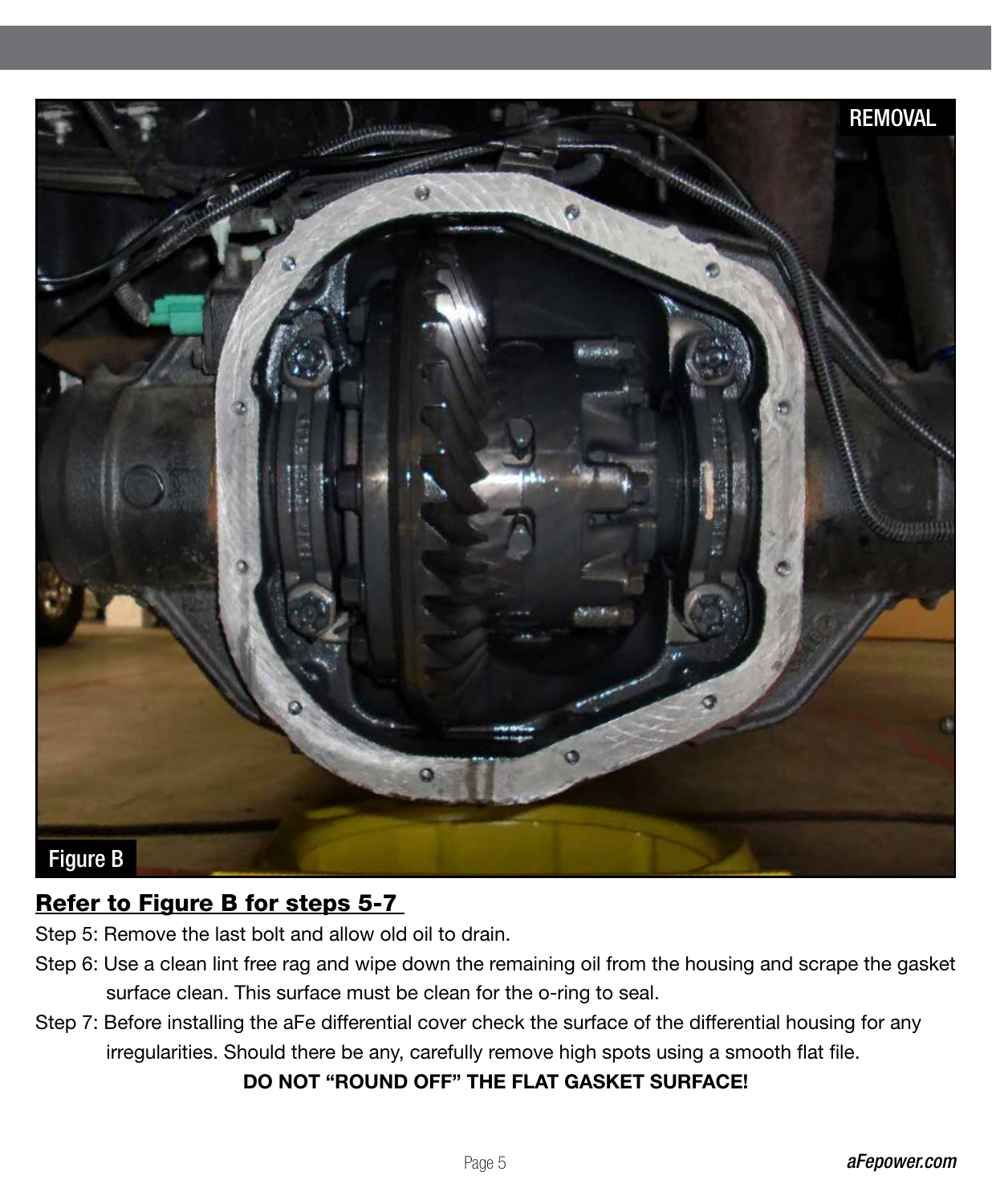

# INSTALL





### Refer to Figure C for steps 8-11

Step 8: Apply Teflon (PTFE) tape on the threads of the 1/8" NPT and 3/4" NPT plugs before installing. Step 9: Install the 1/8" NPT plug into the top of the aFe differential cover and tighten.

Step 10: Install the M12 x 1.25 magnetic drain plug and M12 washer into the bottom of the aFe differential cover and tighten.

#### **When installing kit number 46-70020 only:**

Step 11: Apply Teflon (PTFE) tape on the threads of the large 1" NPT plug and install into the large hole on the side of the differential cover (not shown).

#### **Note: Do NOT overtighten NPT plugs.**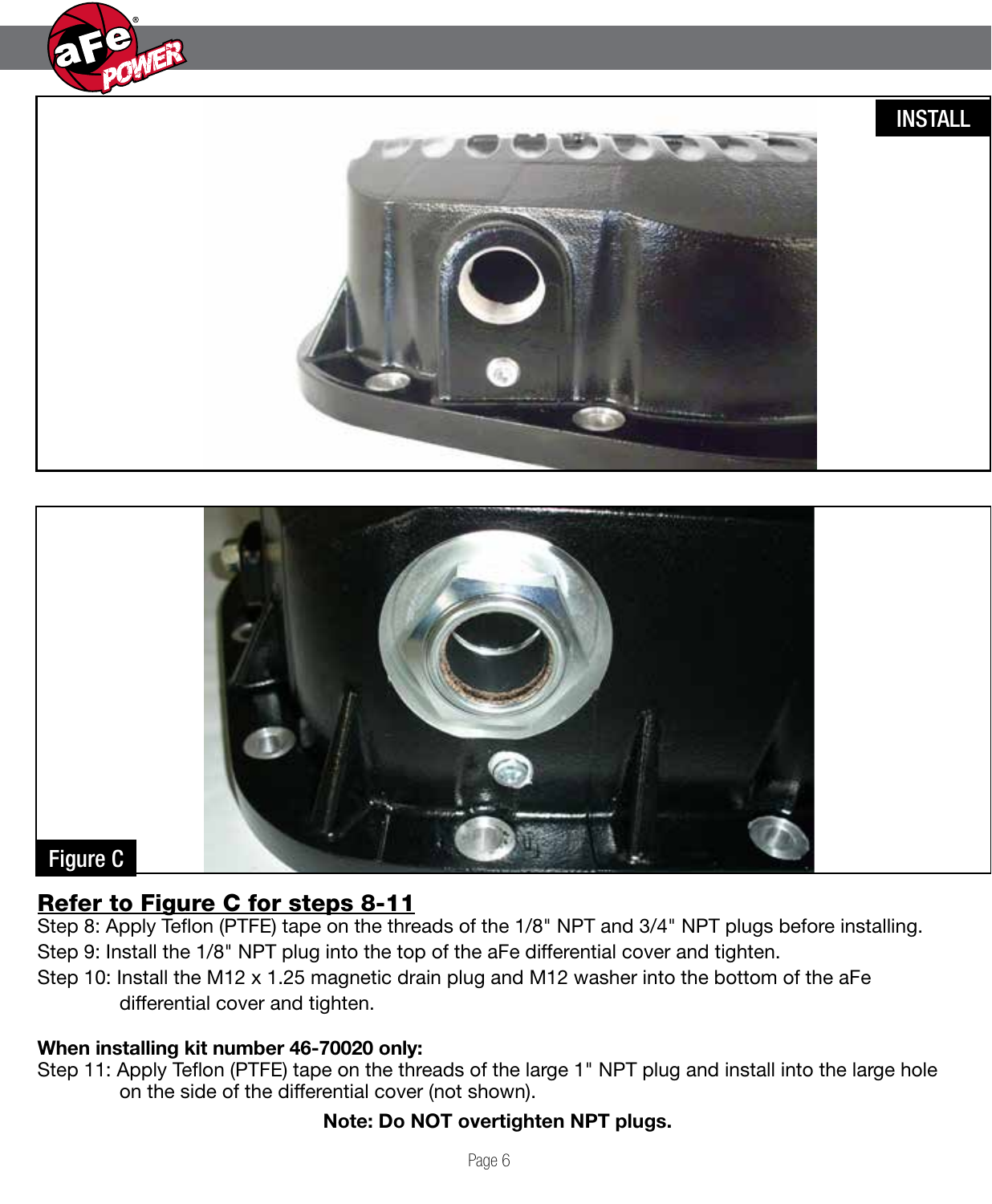

# Refer to Figure D for step 12

Step 12: Lightly coat the supplied O-ring with oil and install onto the aFe differential cover.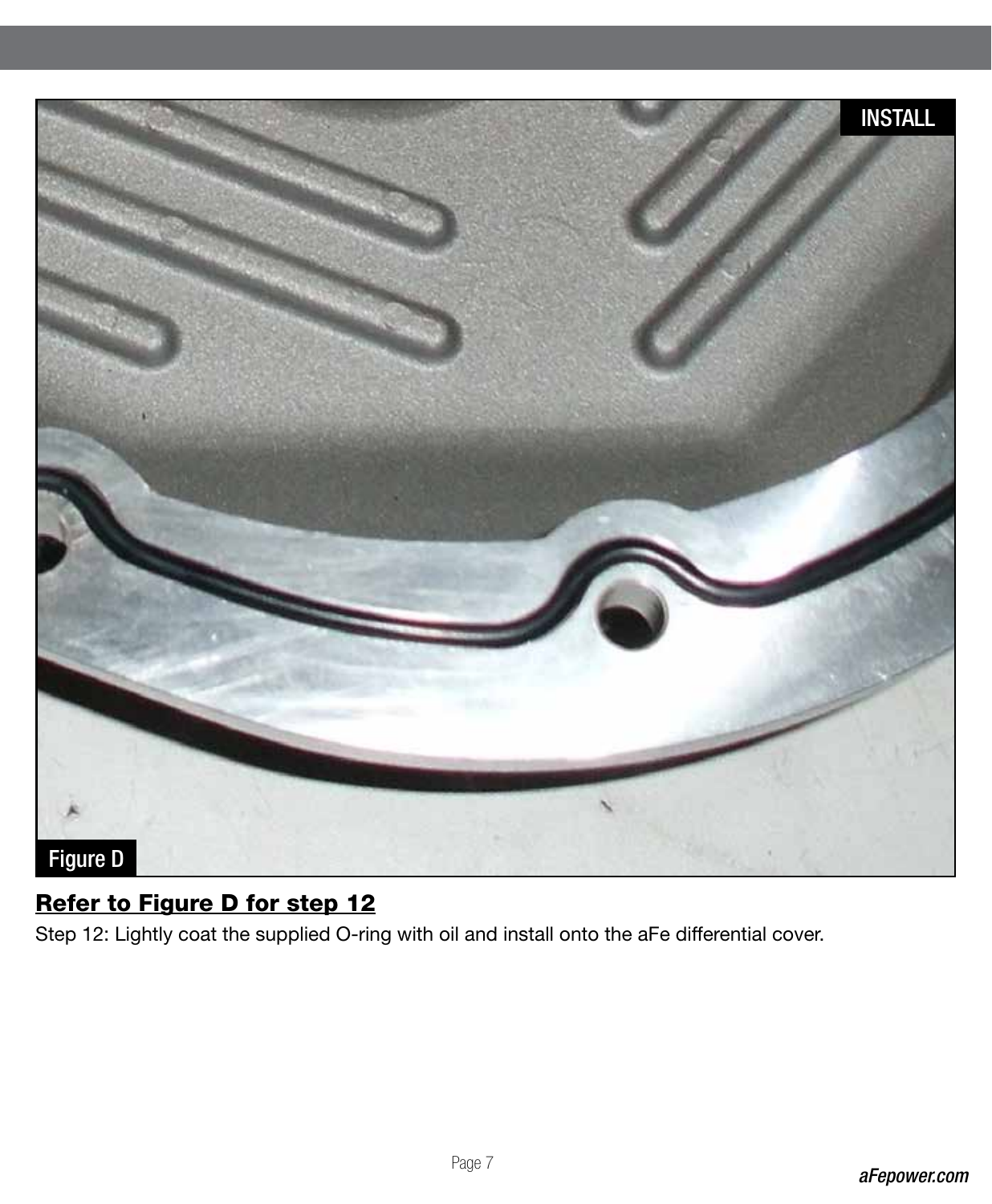



# Refer to Figure E for steps 13-14

- Step 13: Install the aFe differential cover by aligning the bolt holes and start one of the new socket head screws and flat washers in the top bolt hole. Continue around the bolt pattern until all 12 screws and washers are installed and finger tight.
- Step 14: Using a ¼" allen socket key, torque the socket head screws to 11-14 ft.-lbs. in a cross tight pattern.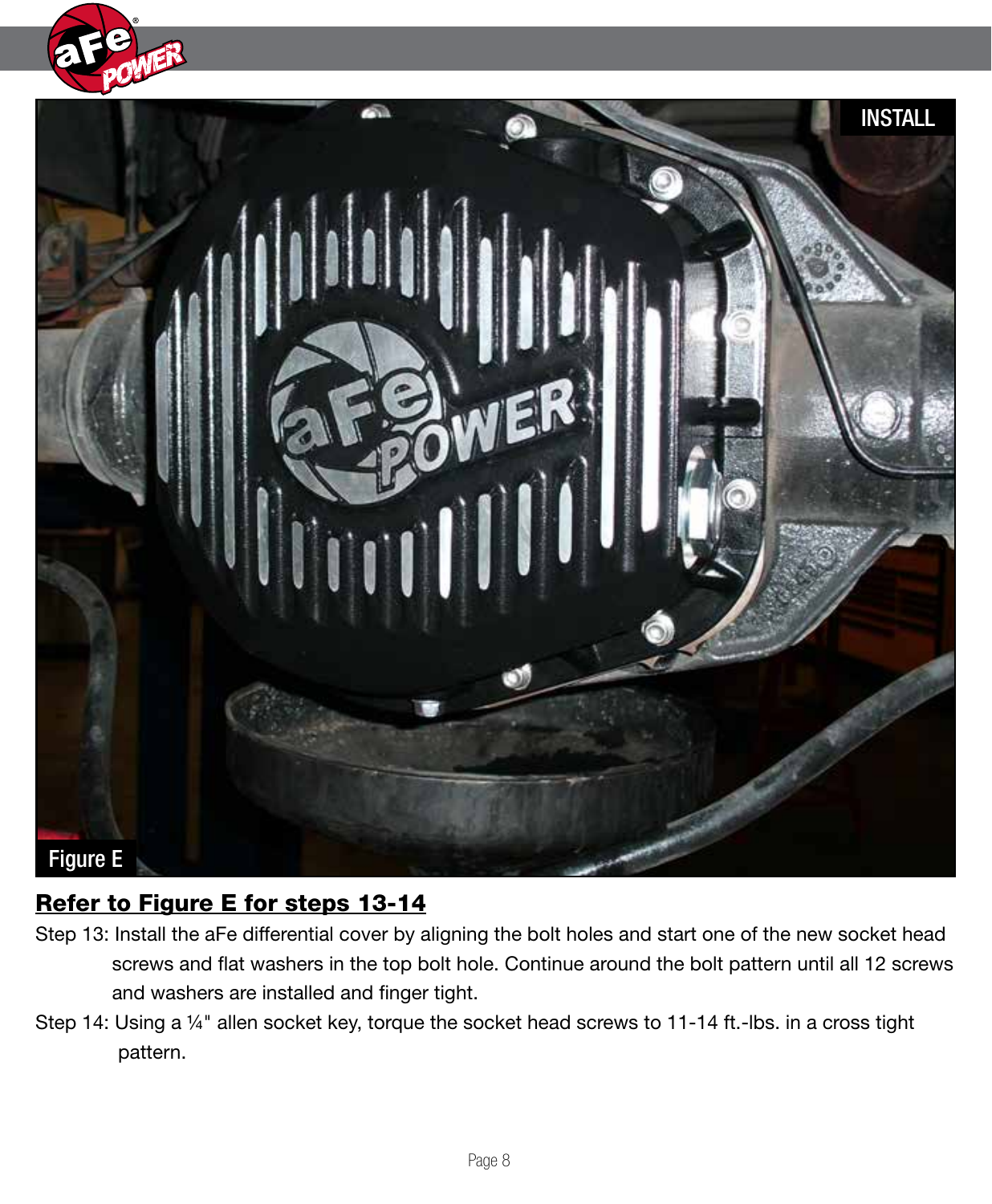

# Refer to Figure F for steps 15-16

- Step 15: Fill the aFe differential cover using new oil. Fill until the oil runs out of the 1/8" NPT plug in side of differential cover (approximately 4.5 quarts).
- Step 16: Install the 1/8" NPT plug in the side of the aFe differential cover.

**Note: If your vehicle has been modified or "lifted" and the axle has been rotated, you will need to check if you have the correct level of oil in the differential of your vehicle.**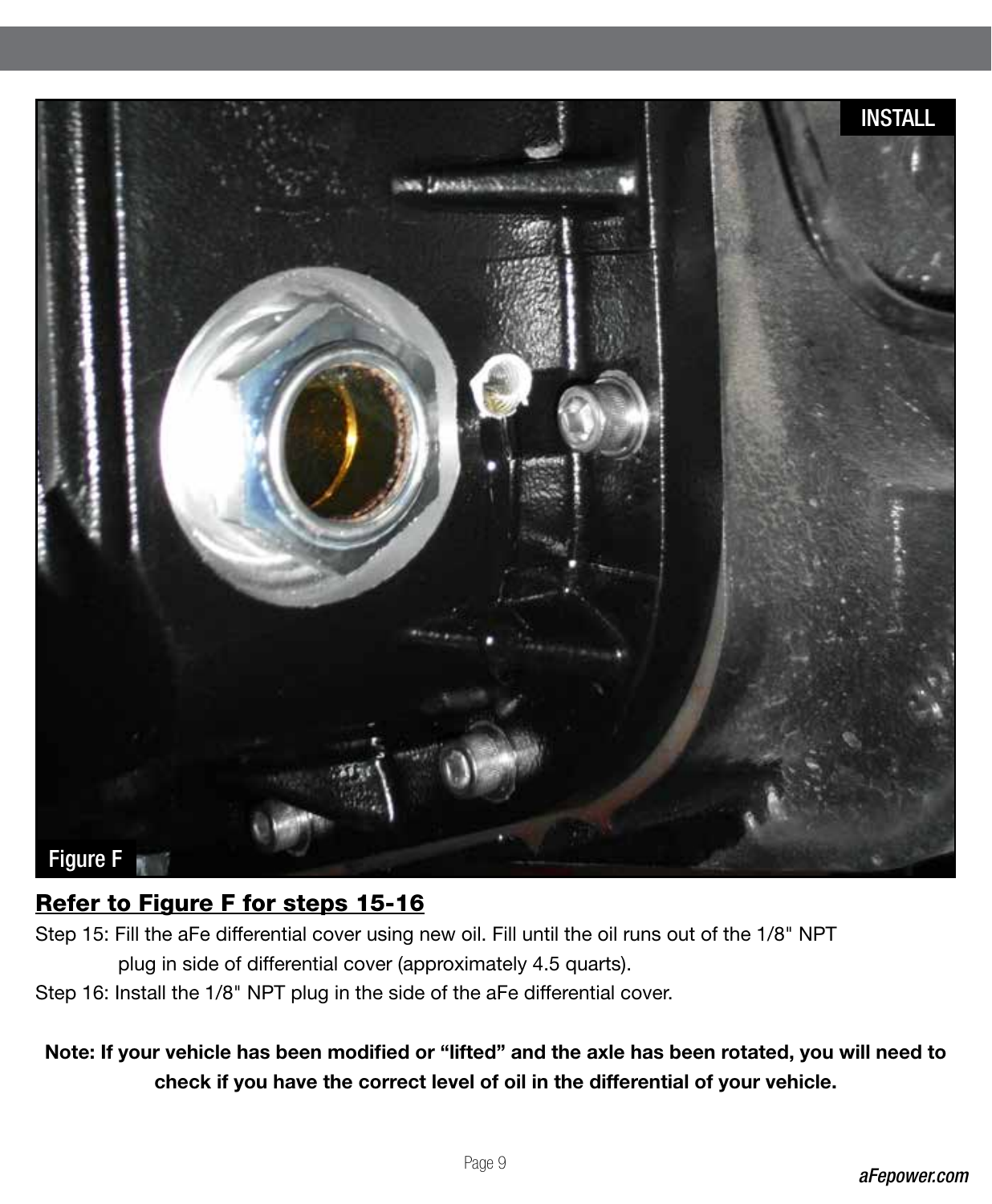



# Refer to Figure G for step 17

**If installing kit 46-70020:**

Step 17a: Install the 3/4" NPT plug in the top of the aFe differential cover and tighten.

### **If installing kit 46-70021 or 46-70022:**

Step 17b: Install the 3/4" NPT 6" deep reach magnet into the top of the aFe differential cover and tighten.

### **Do NOT over tighten NPT plugs.**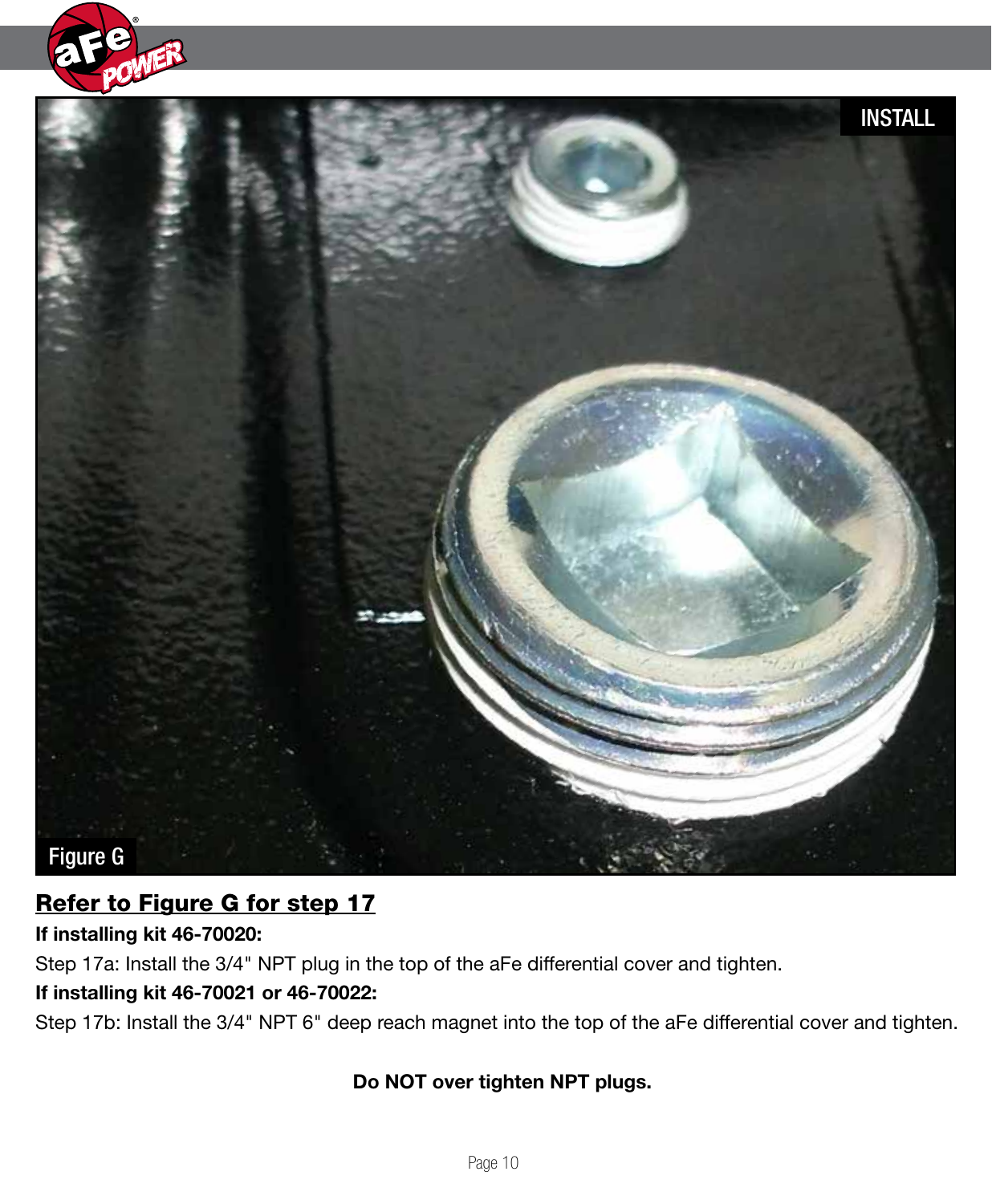

# Refer to Figure H for step 18

Step 18: Your installation is now complete.

**NOTE: Drive at least 25 miles and check oil level, fill and re-torque all bolts if necessary.**

 **See back page for alternate NPT plugs.**